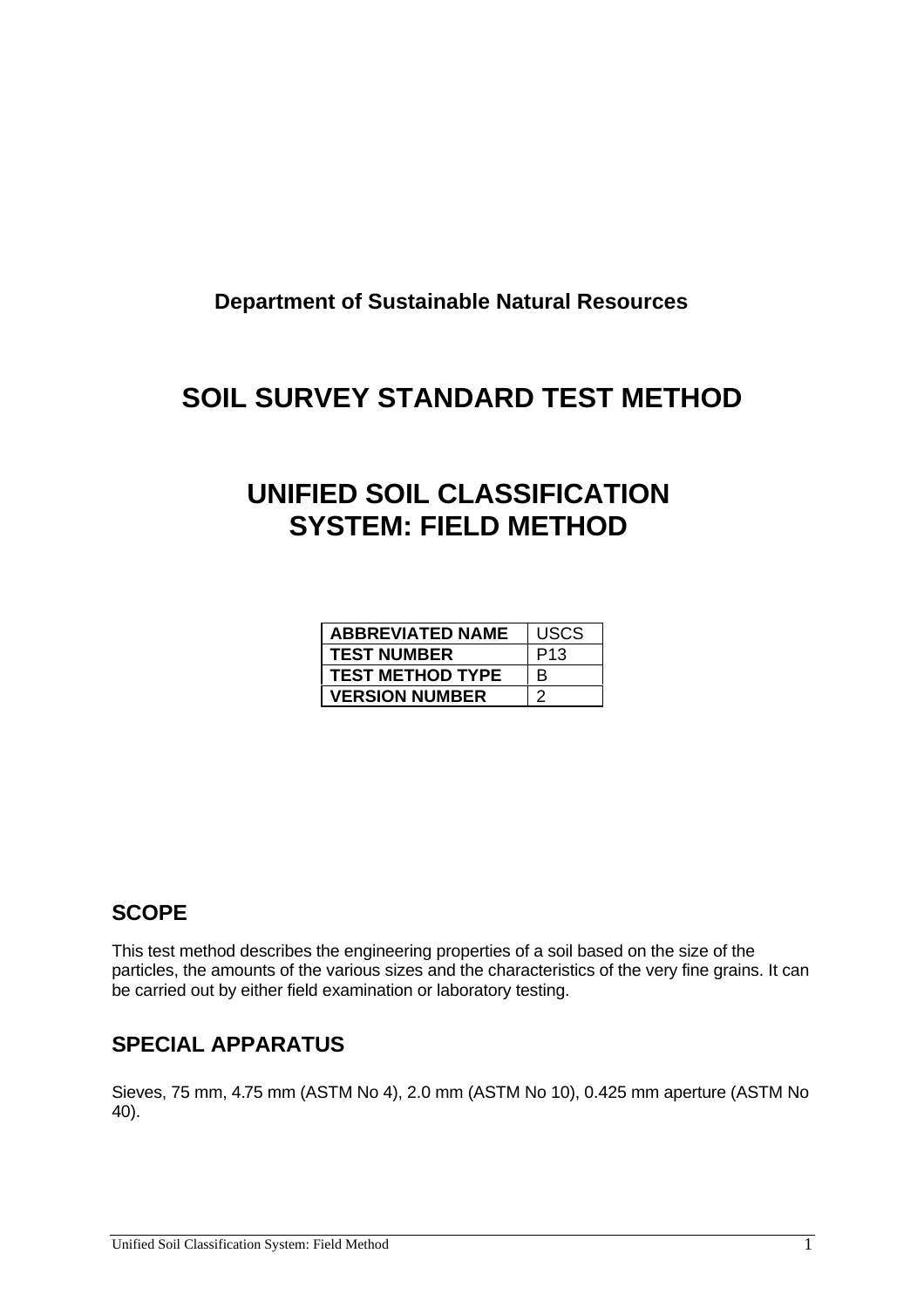### **PROCEDURE**

#### **Field Classification Technique for Coarse-Grained Soils**

- 1. Take a representative sample of soil (excluding particles >75 mm) (see Note 1) and classify the soil as coarse-grained or fine-grained by estimating whether 50% by weight, of the particles can be seen individually by the naked eye. Soils containing >50% of particles that can be seen are coarse-grained soils; soils containing <50% of particles smaller than the eye can see are fine-grained soils. If the soil is predominantly coarse-grained, identify as being a gravel or a sand by estimating whether 50% or more, by weight, of the coarse grains are larger or smaller than 4.75 mm (No 4 sieve size).
- 2. If the soil is a gravel, identify as being "clean" (containing little or no fines, <5%) or "dirty" (containing an appreciable amount of fines, >12%). For clean gravels final classification is made by estimating the gradation: the well-graded gravels belong to the GW groups and uniform and gap-graded gravels belong to the GP group. Dirty gravels are of two types: those with non-plastic (silty) fines (GM) and those with plastic (clayey) fines (GC). The determination of whether the fines are silty or clayey is made by the three manual tests for fine-graded soils.
- 3. If a soil is a sand, the same steps and criteria are used as for gravels in order to determine whether the soil is a well-graded clean sand (SW), poorly-graded clean sand (SP), sand with silty fines (SM) or sand with clayey fines (SC).
- 4. If a material is predominantly (>50% by weight) fine-grained, it is classified into one of six groups (ML, CL, OL, MH, CH, OH) by estimating its dilatancy (reaction to shaking), dry strength (crushing characteristics), and toughness (consistency near the plastic limit) and by identifying it as being organic or inorganic. (See Note 2.)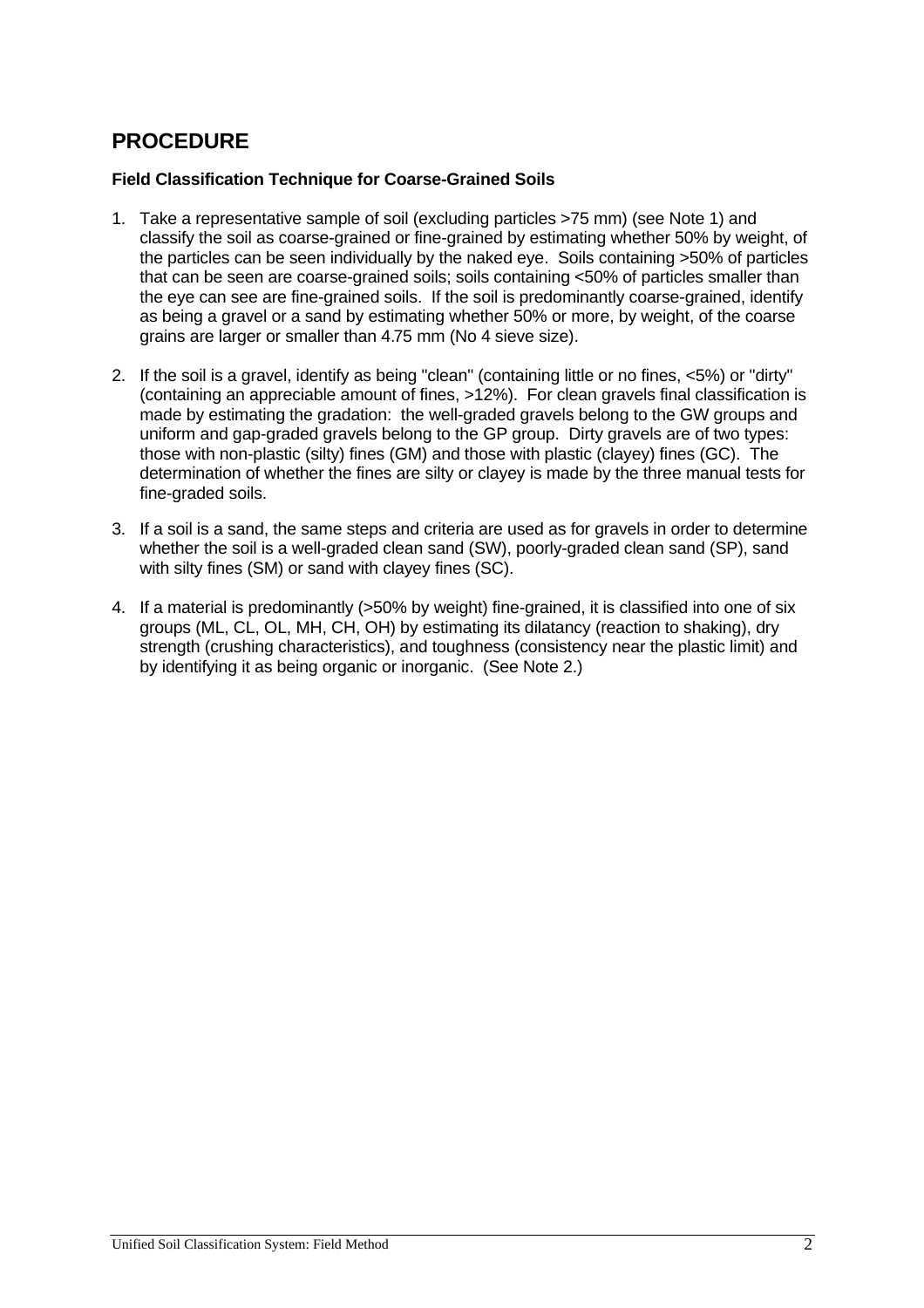|  |  | Table 1. Summary of Field Identification Tests |  |
|--|--|------------------------------------------------|--|
|--|--|------------------------------------------------|--|

| <b>GRAVELLY SOILS</b><br><b>COARSE-GRAINED</b><br><b>SOILS</b><br>More than half of<br>More than half the<br>coarse fraction is larger than<br>material (by weight) is<br>4.75 mm<br>individual grains<br>visible to the<br>naked eye |                                                                                          |                 | <b>CLEAN GRAVELS</b><br>Will not leave a stain on a<br>wet palm<br><b>DIRTY GRAVELS</b><br>Will leave a stain on a wet<br>palm |                                           |                                                                                  | Substantial amounts of all grain particle sizes<br>Predominantly one size or range of sizes with<br>some intermediate sizes missing<br>Non-plastic fines (to identify, see ML below) |                   |                   | <b>GW</b><br><b>GP</b><br><b>GM</b> |
|---------------------------------------------------------------------------------------------------------------------------------------------------------------------------------------------------------------------------------------|------------------------------------------------------------------------------------------|-----------------|--------------------------------------------------------------------------------------------------------------------------------|-------------------------------------------|----------------------------------------------------------------------------------|--------------------------------------------------------------------------------------------------------------------------------------------------------------------------------------|-------------------|-------------------|-------------------------------------|
|                                                                                                                                                                                                                                       |                                                                                          |                 |                                                                                                                                |                                           | Plastic fines (to identify, see CL below)                                        |                                                                                                                                                                                      |                   | GC                |                                     |
|                                                                                                                                                                                                                                       | <b>SANDY SOILS</b><br>More than half of<br>coarse fraction<br>is smaller than<br>4.75 mm |                 | <b>CLEAN SANDS</b><br>Will not leave a stain on a<br>wet palm                                                                  |                                           | Wide range in grain size and substantial<br>amounts of all grain particle sizes. |                                                                                                                                                                                      |                   | <b>SW</b>         |                                     |
|                                                                                                                                                                                                                                       |                                                                                          |                 |                                                                                                                                |                                           |                                                                                  | Predominantly one size or a range of sizes with<br>some intermediate sizes missing                                                                                                   |                   |                   | <b>SP</b>                           |
|                                                                                                                                                                                                                                       |                                                                                          |                 | <b>DIRTY SANDS</b><br>Will leave a stain on a wet<br>palm                                                                      |                                           | Non-plastic fines (to identify, see ML below)                                    |                                                                                                                                                                                      |                   | <b>SM</b>         |                                     |
|                                                                                                                                                                                                                                       |                                                                                          |                 |                                                                                                                                |                                           | Plastic fines (to identify, see CL below)                                        |                                                                                                                                                                                      |                   | <b>SC</b>         |                                     |
| <b>FINE-GRAINED</b><br><b>SOILS</b>                                                                                                                                                                                                   | <b>Ribbon</b>                                                                            | Liquid<br>Limit |                                                                                                                                | Dry<br><b>Crushing</b><br><b>Strength</b> |                                                                                  | <b>Dilatancy</b><br><b>Reaction</b>                                                                                                                                                  | <b>Toughness</b>  | <b>Stickiness</b> |                                     |
| More than half<br>the material (by<br>weight) is<br>individual grains<br>not visible to the<br>naked eye<br>$(<0.074$ mm)                                                                                                             | None                                                                                     | $50$            |                                                                                                                                | None to<br>Sight                          | Rapid                                                                            |                                                                                                                                                                                      | Low               | None              | МL                                  |
|                                                                                                                                                                                                                                       | Weak                                                                                     | $<$ 50          |                                                                                                                                | Medium to<br>High                         | None to<br>Very Slow                                                             |                                                                                                                                                                                      | Medium to<br>High | Medium            | CL                                  |
|                                                                                                                                                                                                                                       | Strong                                                                                   | $>50$           |                                                                                                                                | Slight to<br>Medium                       |                                                                                  | Slow to<br>None                                                                                                                                                                      | Medium            | Low               | MH                                  |
|                                                                                                                                                                                                                                       | Very<br>Strong                                                                           | $>50$           |                                                                                                                                | High to<br>Very High                      | None                                                                             |                                                                                                                                                                                      | High              | Very High         | $\rm CH$                            |
| <b>HIGHLY</b><br><b>ORGANIC</b><br><b>SOILS</b>                                                                                                                                                                                       | Readily identified by colour, odour, spongy feel and frequently by fibrous texture       |                 |                                                                                                                                |                                           |                                                                                  |                                                                                                                                                                                      |                   |                   | OL<br>OH<br>Pt                      |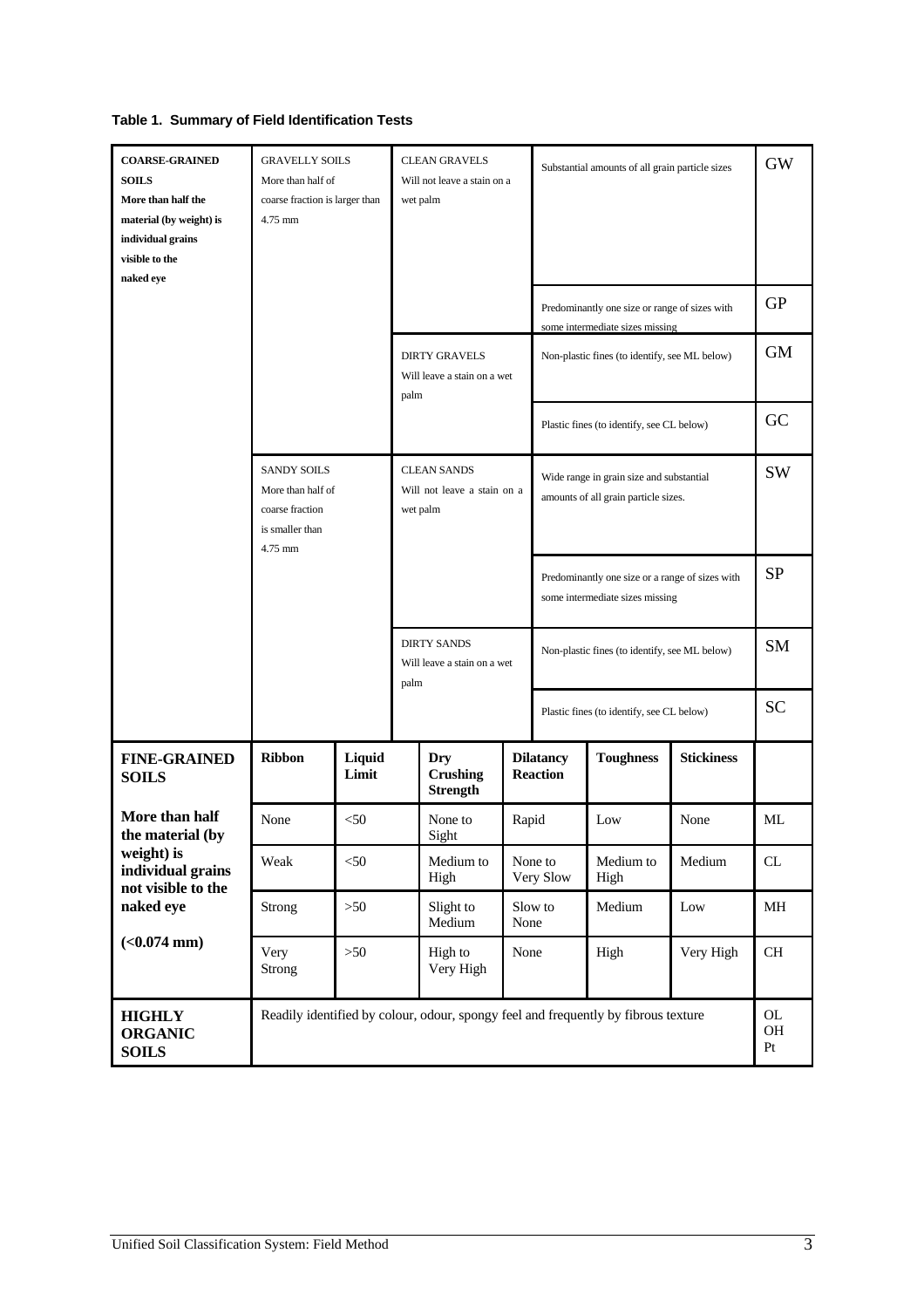#### **Dilatancy** (Reaction to Shaking)

After moving particles >0.4 mm (No 40 sieve size), prepare a pat of moist soil with a volume of about 10  $\text{cm}^3$ . Add enough water, if necessary, to make the soil soft but not sticky.

Place the pat in the open palm of one hand and shake horizontally, striking vigorously against the other hand several times. A positive reaction consists of the appearance of water on the surface of the pat which changes to a livery consistency and becomes glossy. When the sample is squeezed between the fingers, the water and the gloss disappear from the surface, and the pat stiffens and finally it cracks or crumbles. The rapidity of appearance of water during shaking and of its disappearance during squeezing assist in identifying the character of the fines in a soil.

Very fine clean sands give the quickest and most distinct reaction whereas a plastic clay has no reaction. Inorganic silts, such as a typical rock flour, show a moderately quick reaction.

#### **Dry Strength** (Crushing characteristics)

After removing particles >0.4 mm (No 40 sieve size) mould a pat of soil to the consistency of putty, adding water if necessary. Allow the pat to dry completely by oven, sun or air drying, and then test its strength by breaking and crumbling between the fingers. This strength is a measure of the character and quantity of the colloidal fraction contained in the soil. The dry strength increases with increasing plasticity.

High dry strength is characteristic for clays of the CH group. A typical inorganic silt possesses only very slight dry strength. Silty fine sands and silts have about the same slight dry strength, but can be distinguished by the feel when powdering the dried specimen. Fine sand feels gritty whereas a typical silt has the smooth feel of flour.

#### **Toughness** (Consistency near plastic limit)

After removing particles larger than the 0.4 mm (No 40 sieve size), a specimen of soil about 10  $cm<sup>3</sup>$  in size is moulded to the consistency of putty. If too dry, water must be added and if sticky, the specimen should be spread out in a thin layer and allowed to lose some moisture by evaporation. Then the specimen is rolled out by hand on a smooth surface or between the palms into a thread about 3 mm in diameter. The thread is then folded and re-rolled repeatedly. During this manipulation, the moisture content is gradually reduced and the specimen stiffens, finally loses its plasticity and crumbles when the plastic limit is reached.

After the thread crumbles, the pieces should be lumped together and a slight kneading action continued until the lump crumbles.

The tougher the thread near the plastic limit and the stiffer the lump when it finally crumbles, the more potent is the colloidal clay fraction in the soil. Weakness of the thread at the plastic limit and quick loss of coherence of the lump below the plastic limit indicate either inorganic clay of low plasticity, or materials such as kaolin-type clays and organic clays.

Highly organic clays have a very weak and spongy feel at the plastic limit.